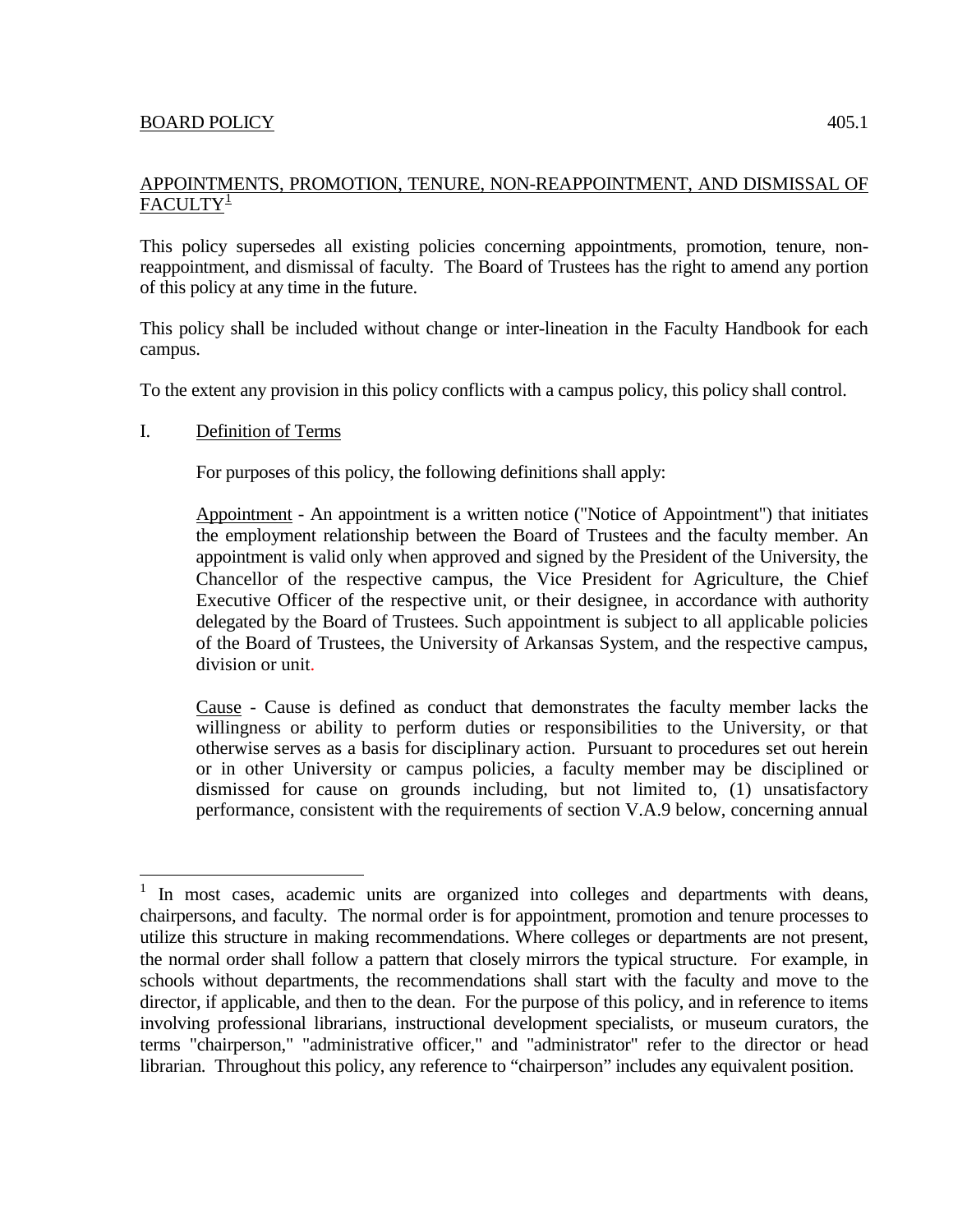reviews;<sup>[2](#page-1-0)</sup> (2) professional dishonesty or plagiarism; (3) discrimination, including harassment or retaliation, prohibited by law or university policy; (4) unethical conduct related to fitness to engage in teaching, research, service/outreach and/or administration, or otherwise related to the faculty member's employment or public employment; (5) misuse of appointment or authority to exploit others; (6) theft or intentional misuse of property; (7) incompetence or a mental incapacity that prevents a faculty member from fulfilling his or her job responsibilities; (8) job abandonment; (9) a pattern of conduct that is detrimental to the productive and efficient operation of the instructional or work environment<sup>[3](#page-1-1)</sup>; (10) refusal to perform reasonable duties; (11) threats or acts of violence or retaliatory conduct; or (12) violation of University policy, or state or federal law, substantially related to performance of faculty responsibilities or fitness to serve the University. Nothing in this provision is intended to inhibit expression that is protected under principles of academic freedom, or state or federal law.

Dismissal - Dismissal is severance from employment for cause after administrative due process as provided in this policy and Board of Trustees Policy 405.4. Termination by notice, expiration of appointment, or non-reappointment, or due to job abandonment, is not a dismissal.

Faculty - Faculty are employees who hold academic rank of lecturer, master lecturer, instructor, advanced instructor, senior instructor, assistant professor, associate professor, professor, University professor, distinguished professor or one of the above titles modified by clinical, research, teaching, adjunct, visiting, executive in residence, professor of practice, (e.g., clinical professor or adjunct assistant professor). Additional appropriate non-tenure track modifiers may be approved by the President. For the purposes of tenure and promotion policy and recommendations, a campus may define which faculty may participate in tenure and promotion related decisions. For example, institutions that offer tenure could limit for tenure and promotion matters the definition of faculty to tenured and tenured track faculty.

Individuals holding certain non-teaching titles (i.e. Director of Libraries, Instructional Development Specialist II, and Curator) also receive faculty rank. The rank that corresponds with each title is reflected in the chart below. Both the title and the academic rank will be stated in the appointment.

<span id="page-1-0"></span> $2$  Each campus shall include criteria and procedures for determining "Unsatisfactory" performance" in their campus policies governing faculty annual reviews. In order for a tenured faculty member to be dismissed for unsatisfactory performance, the requirements set out in V.A.9 as well as any corresponding campus policy must first be followed.

<span id="page-1-1"></span><sup>3</sup> This need not be a separate component in the evaluation criteria of faculty, but may be considered in evaluating faculty in the areas of teaching, research and service. Subject to Section V, the criteria and procedures for annual reviews shall be developed and adopted by each campus.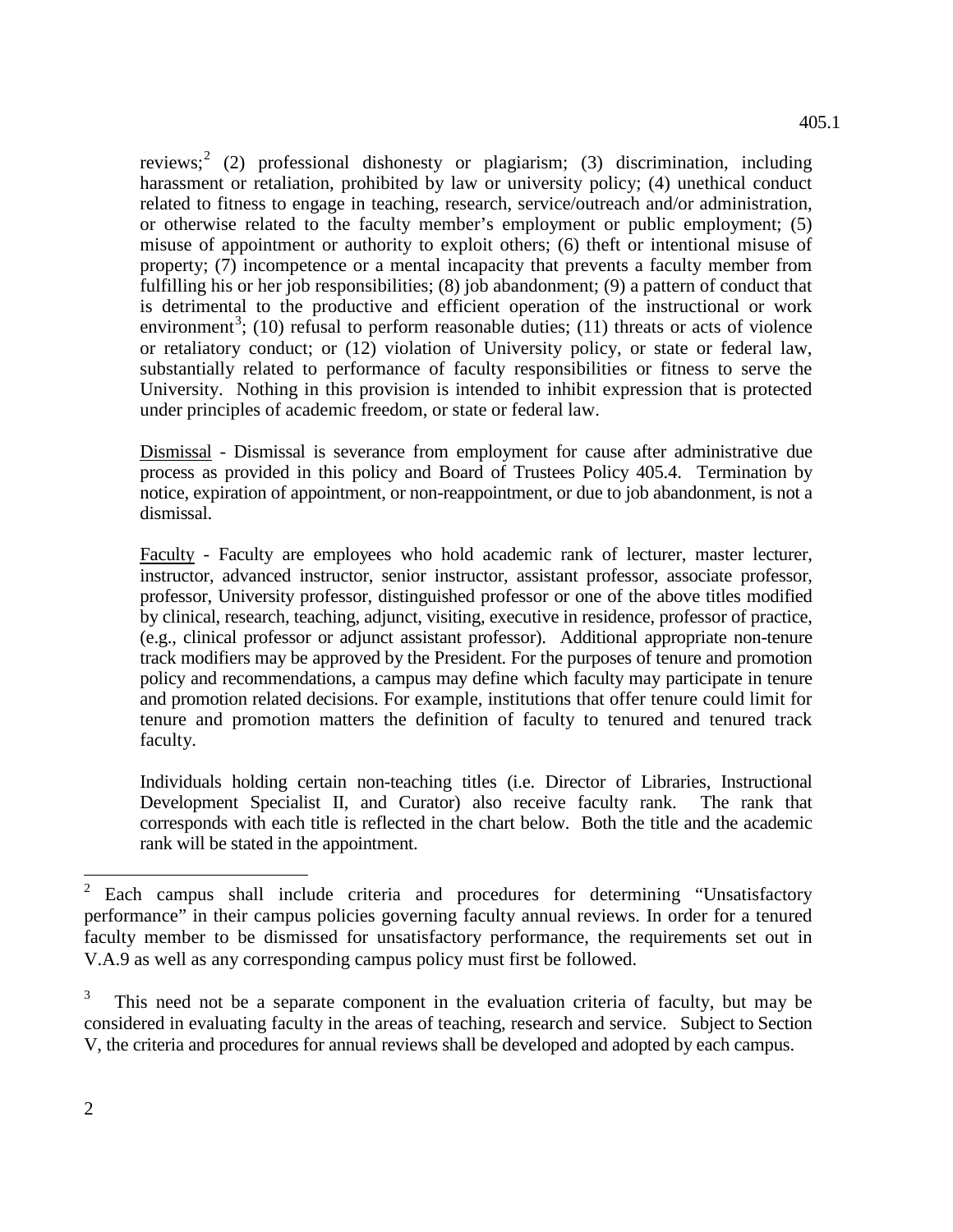| Instructional and<br><b>Research Ranks</b>                           | Library                                   | 1890<br>Extension<br>Service* | Instructional<br>Development                  | Museum                      |
|----------------------------------------------------------------------|-------------------------------------------|-------------------------------|-----------------------------------------------|-----------------------------|
| Professor,<br>University<br>Professor,<br>Distinguished<br>Professor | Director<br>оf<br>Libraries,<br>Librarian | Extension<br>Specialist<br>IV | Instructional<br>Development<br>Specialist II | Curator                     |
| <b>Associate Professor</b>                                           | Associate<br>Librarian                    | Extension<br>Specialist III   | Instructional<br>Development<br>Specialist I  | Associate<br>Curator        |
| <b>Assistant Professor</b>                                           | Assistant<br>Librarian                    | Extension<br>Specialist II    |                                               | <b>Assistant</b><br>Curator |
| Instructor                                                           |                                           | Extension<br>Specialist I     |                                               |                             |

\*Academic rank will be granted only if the individual is appointed in an academic unit.

Non-Reappointment - Non-reappointment means that a non-tenured, tenure-track faculty member is not offered a next successive appointment for employment at the end of a stated appointment period. It is effected by a written notice sent in compliance with the time limits hereafter specified (IV.B.). This provision and the time limits specified in IV. B. do not apply to the non-renewal of an appointment of a non-tenure-track faculty member.

Probationary Period - The probationary period is the time a faculty member spends under appointments for full-time services in a tenure-track position on one campus of the University of Arkansas prior to being awarded tenure.

Promotion - Promotion is advancement based on merit to a higher rank or title. All promotions must be approved by the Board of Trustees and become effective with the next year's appointment following action of the Board of Trustees, unless a different effective date is approved by the Board.

Resignation - Resignation is voluntary termination of employment by an employee. The dean or director of the unit to which the employee is assigned is authorized by the Board of Trustees to accept the resignation.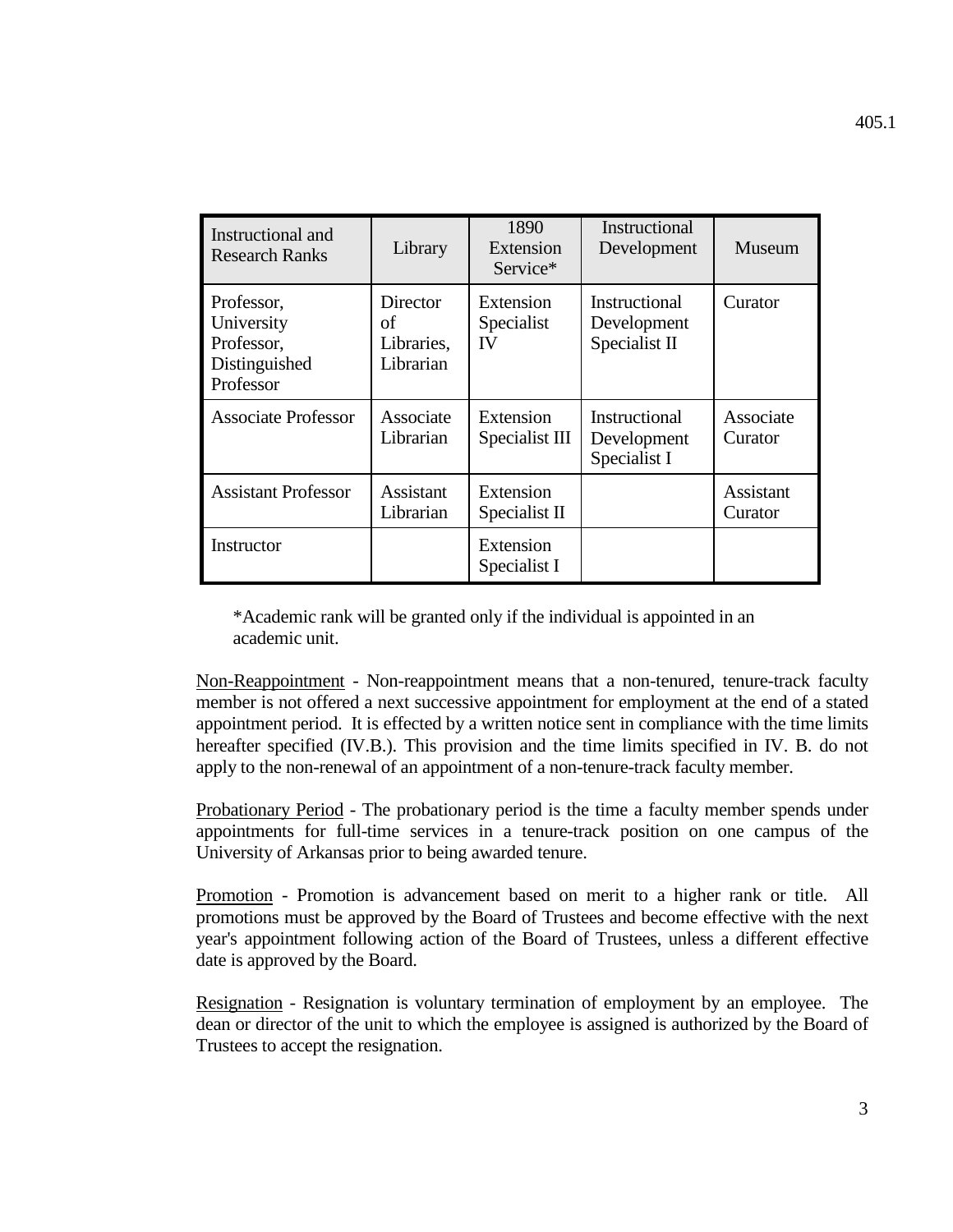Suspension - Suspension is temporarily relieving an employee of duties. A disciplinary suspension or suspension pending an investigation does not alter the nature of an individual's appointment. Suspension may be with or without pay as warranted by the circumstances. If a faculty member is suspended as a disciplinary measure, the faculty member may grieve or appeal the suspension in accordance with the policies of the campus, division or unit.

Tenure - Tenure is the right of continuous appointment, awarded by the President to eligible members of the faculty upon successful completion by each of a probationary period. Once granted, tenure ceases to exist only by (1) dismissal for cause, as defined in section 1 and according to the procedures set forth in Section IV.C., (2) demonstrably bona fide financial exigency, (3) reduction or elimination of programs, (4) retirement, (5) resignation, or (6) job abandonment. The probationary period may be waived as provided in Section IV.A.4. Salaries for tenured faculty may be adjusted for disciplinary reasons, or based on material changes in job duties or funding sources.<sup>[4](#page-3-0)</sup> NOTE: Tenured faculty holding positions eliminated by reduction or elimination of programs will be relocated in other academic units of the campus for which they are qualified whenever possible. A position occupied by a tenured faculty member that was eliminated as a result of reduction or elimination of a program may not be reactivated for a period of five academic years.

Tenure-Track and Non-Tenure-Track Positions - Tenure-track positions are ranks of assistant professor, associate professor, professor, University professor, and distinguished professor. Faculty appointed to clinical attending positions at the University of Arkansas for Medical Sciences, faculty positions designated as clinical positions<sup>[5](#page-3-1)</sup> at other campuses, or other non-tenure-track positions approved by the President, may bear the designation of assistant professor, associate professor, professor, University professor or distinguished professor $6$  but in no event shall be considered tenure-track positions and shall acquire no tenure rights by virtue of occupying such positions. Such non-tenuretrack positions shall be set forth in applicable promotion and tenure policies approved by the President, following review by the Office of General Counsel; such policies may authorize term appointments beyond one year, but not to exceed five years, under meritbased campus procedures approved by the President. Salaries for non-tenured faculty

<span id="page-3-0"></span><sup>&</sup>lt;sup>4</sup> Subiect to all University policies, any salary reduction for tenured faculty must be preceded by notice and an opportunity to appeal the proposed reduction to the chief academic officer of the campus, division or unit.

<span id="page-3-1"></span><sup>&</sup>lt;sup>5</sup> When a faculty member who holds a tenure-track position teaches in a clinical setting, the faculty member is not holding a "clinical position" for purposes of this provision.

<span id="page-3-2"></span> $6$  Solely at those institutions that do not offer tenure, the rank of University or distinguished professor may be awarded to non-tenured faculty who otherwise meet the qualifications for the rank as set out in Board Policy 470.1.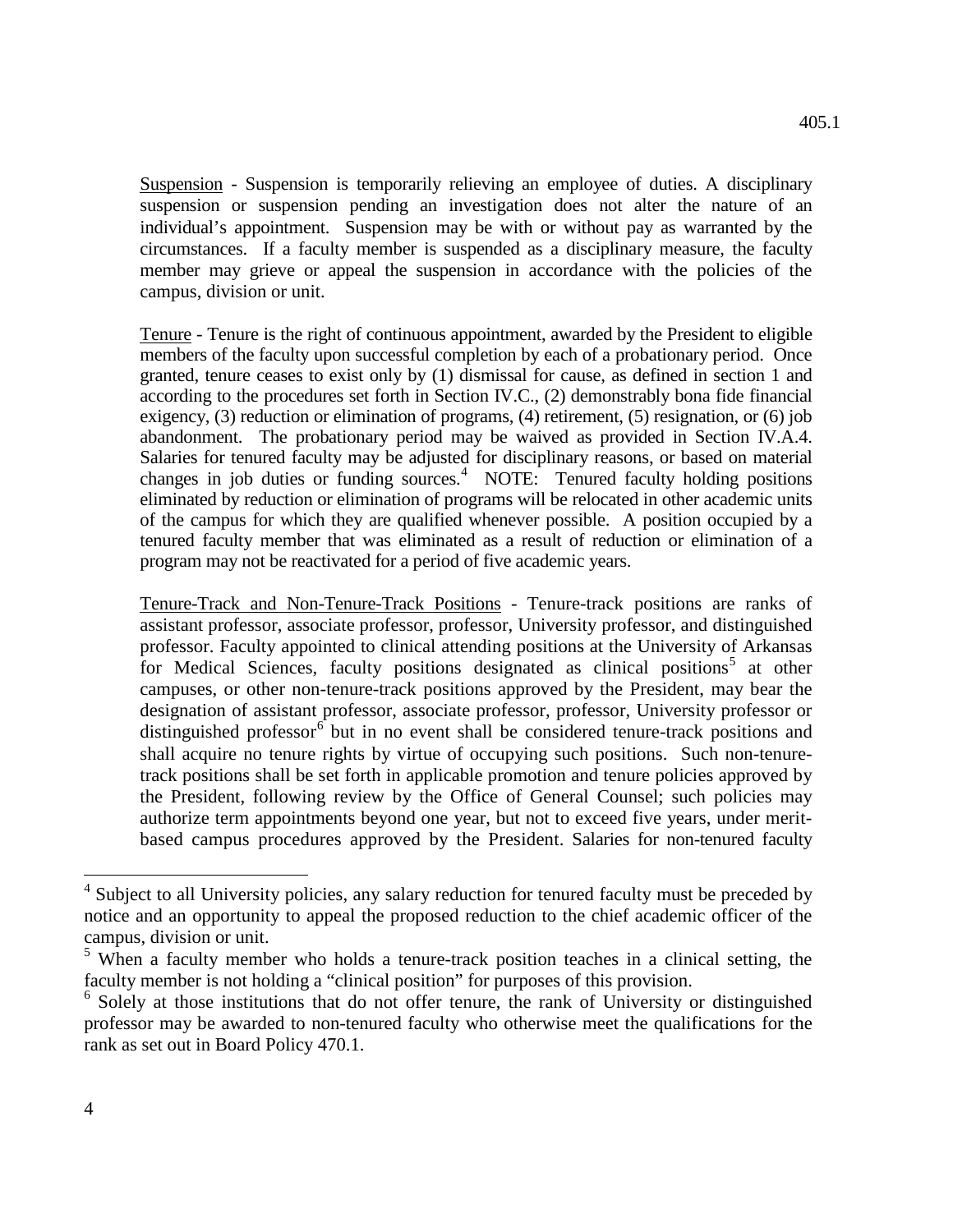may be adjusted for disciplinary reasons, or based on material changes in job duties or

Terminal Appointment - A terminal appointment is a final appointment, the expiration of which results in termination of an individual's employment.

Termination - Termination is the general term to describe severance of employment from the University. Termination may be by resignation, retirement, dismissal, written notice, non-reappointment, expiration of appointment, or job abandonment.

Year - Year will be either a fiscal year (July l through June 30 next) or an academic year (fall and spring semesters of the same fiscal year), unless otherwise designated.

#### II. Appointments

- A. Faculty. The following principles shall apply to appointments to faculty positions:
	- 1. General

funding sources.<sup>[7](#page-4-0)</sup>

Appointments shall not exceed one academic or fiscal year except in the following limited circumstances: (1) term appointments beyond one year for non-tenure track faculty under merit-based procedures specifically established for that purpose as permitted in Section I (Tenure-Track and Non-Tenure Track Positions); or (2) appointments to faculty positions for summer school.

Recommendations for appointments to the faculty will be made by the departmental chairperson or equivalent after consultation with the faculty concerned, and are subject to the approval of the dean, the chief academic officer, and the chief executive officer of the campus. (See definition of appointment, Section I.)

Criteria and procedures for the initial appointment and successive appointment of all faculty members on a campus shall be adopted by each campus. As a general practice, the faculty, through its governance structure, will initiate the process, on its own or at the request of the Chancellor (or chief executive officer) of the campus. The deans and chief academic officer of the campus will then have an opportunity to give their advice regarding these criteria and procedures. Thereafter, these criteria and procedures must be submitted to the Chancellor (or chief executive officer) of the campus and the President for approval. More detailed criteria and procedures may be adopted by the

<span id="page-4-0"></span> $<sup>7</sup>$  Subiect to all University policies, any salary reduction for tenure-track faculty or faculty with</sup> merit-based term appointments must be preceded by notice and an opportunity to appeal the proposed reduction to the chief academic officer of the campus, division or unit.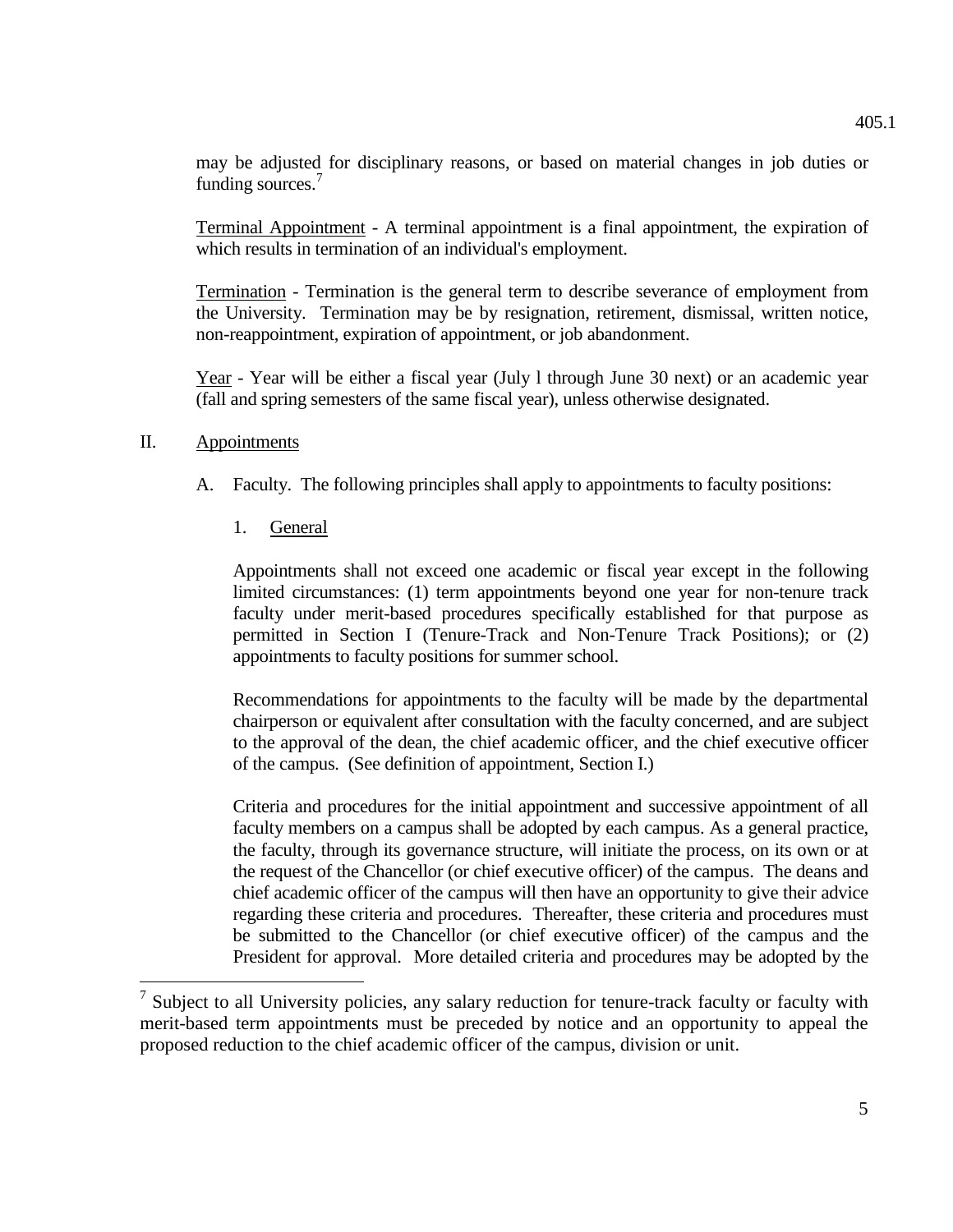faculty and chairperson of each academic unit; these criteria and procedures must be submitted to the dean, the chief academic officer of the campus, the Chancellor (or chief executive officer) of the campus, and the President for approval. Campus and unit criteria and procedures must be consistent with and are subject to this and other applicable University policies.

## 2. Initial Appointment

An appropriate degree or professional experience is an essential qualification for appointment to positions at academic ranks.

Other important qualifications include experience in teaching, research, or other creative activity, and educational service at other colleges and universities or in nonacademic settings.

## 3. Successive Appointments

Tenured faculty members have a right to a next successive appointment except for the reasons for termination of a tenured appointment given in Section I under definition of tenure. Salaries for tenured faculty may be adjusted for disciplinary reasons, or based on material changes in job duties or funding sources.<sup>[8](#page-5-0)</sup> Non-tenured faculty do not have a right to a next successive appointment, but may be offered an appointment after the expiration of a current appointment, provided that, in the case of tenure-track faculty, the appointment does not extend the time in probationary status beyond the limits set in Sections IV.A.4 and IV.A.12. In the event that a non-tenured, tenure-track faculty member is not recommended for reappointment, the procedure described in Section IV.B. shall be followed. Non-tenure-track faculty with a term appointment for a specified term of years do not have a right to an appointment beyond the appointment period. [9](#page-5-1)

## B. Administrative Appointments

Consistent with longstanding policy and practice, appointments as dean are made by the chief executive officer or chief academic officer of the campus. Deans serve at the pleasure of the chief executive officer or chief academic officer. Appointments as department head or chair, or as director of an academic program or center, are made by

<span id="page-5-0"></span><sup>&</sup>lt;sup>8</sup> Subject to all University policies, any salary reduction for tenured faculty must be preceded by notice and an opportunity to appeal the proposed reduction to the chief academic officer of the campus, division or unit.

<span id="page-5-1"></span><sup>&</sup>lt;sup>9</sup> Subject to all University policies, nothing in this provision precludes a non-tenure-track faculty member, with a merit based, multi-year term appointment, from having a rolling appointment.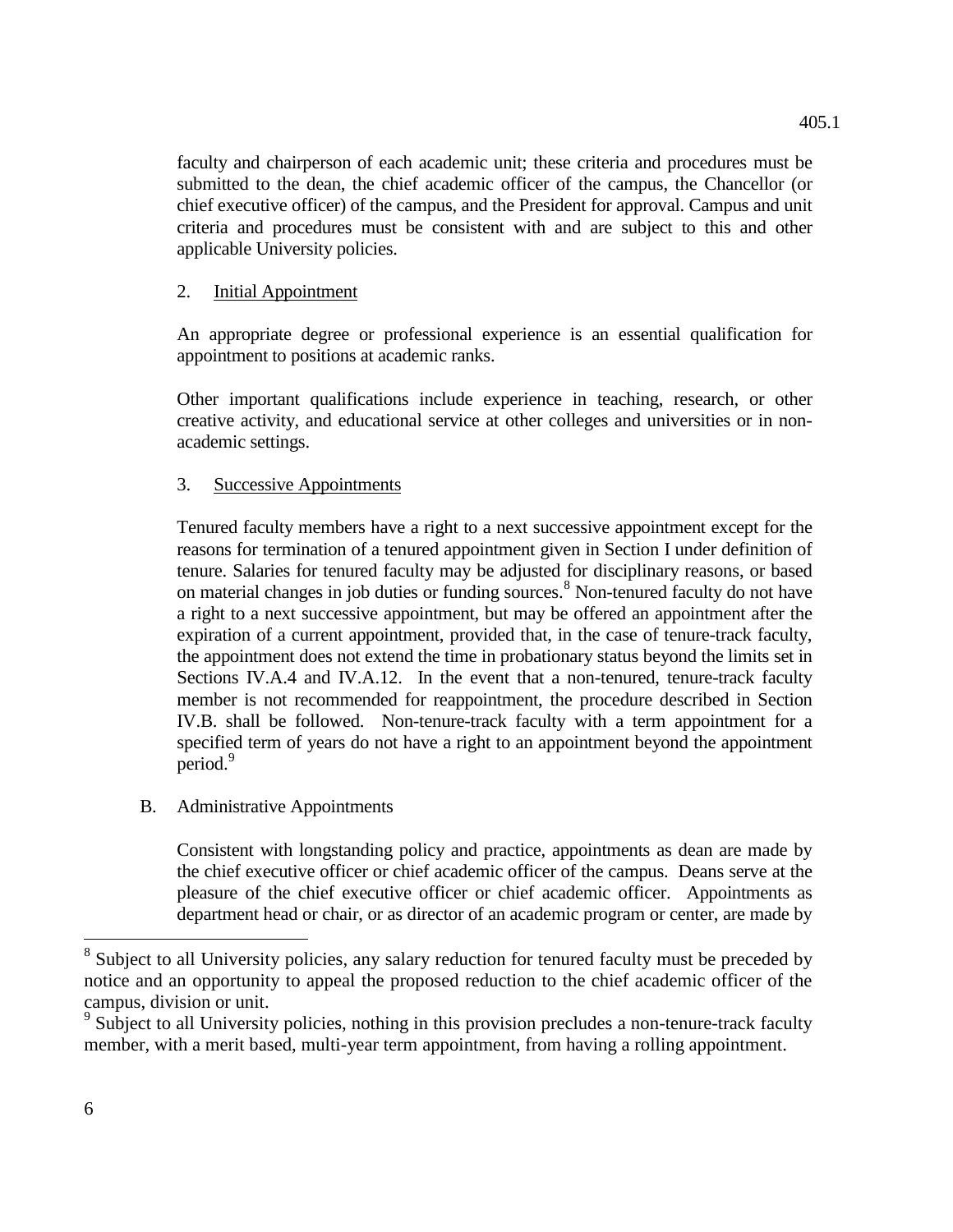the dean, in consultation with the chief executive officer or chief academic officer, and serve at the pleasure of the dean. Additional criteria or procedures relating to the making of such appointments may be adopted by the campus, but must be submitted to the dean, the chief academic officer of the campus, the Chancellor (or chief executive officer) of the campus, and the President for approval. Tenure may only be granted in faculty status and not in an administrative appointment.

#### III. Promotion

Promotion in academic rank shall be based primarily on the accomplishments of the individual while in the most recent rank. No minimum time in rank is required before a faculty member is eligible for promotion, nor is there a maximum time an individual may remain in a given rank except as limited by Sections IV.A.4. and IV.A.12. However, individual accomplishments and potential for continued value to the University are required for promotion. Effective July 1, 2018, no faculty member in a tenure-track position shall be promoted to the rank of associate professor or higher without also being granted tenure. (This does not preclude a faculty member from being hired into a tenure-track position with the rank of associate professor or full professor if they satisfy the applicable criteria.)

Generally, recommendations for promotion shall originate with the chairperson, but may be initiated in accordance with departmental, unit, or campus rules, which have been submitted to the dean, chief academic officer, Chancellor (or chief executive officer) and President for approval. Faculty members who are being considered for promotion shall be given the opportunity to submit relevant material regarding their professional accomplishments, which they believe will facilitate consideration of their competence and performance. Each campus shall provide for the inclusion of peer<sup>[10](#page-6-0)</sup> evaluation in the consideration of faculty nominated for promotion.

Criteria and procedures for promotion to each rank on a campus, including an appeals procedure for those desiring reconsideration of a negative recommendation, shall be adopted by each campus. As a general practice, the faculty, through its governance structure, will initiate the process of preparing such criteria and procedures, on its own or at the request of the Chancellor (or chief executive officer). The deans and chief academic officer of the campus will then have an opportunity to give their advice regarding the criteria and procedures. Thereafter, these criteria and procedures must be submitted to the Chancellor (or chief executive officer) of the campus and the President for approval. More detailed criteria and procedures may be adopted by the faculty and chairperson of each academic unit; these criteria and procedures must be submitted to the dean, the chief academic officer of the campus, the Chancellor (or chief executive officer) of the campus, and the President

<span id="page-6-0"></span><sup>&</sup>lt;sup>10</sup> "Peer" shall be defined by each campus as part of its policies governing promotion and tenure or faculty annual reviews.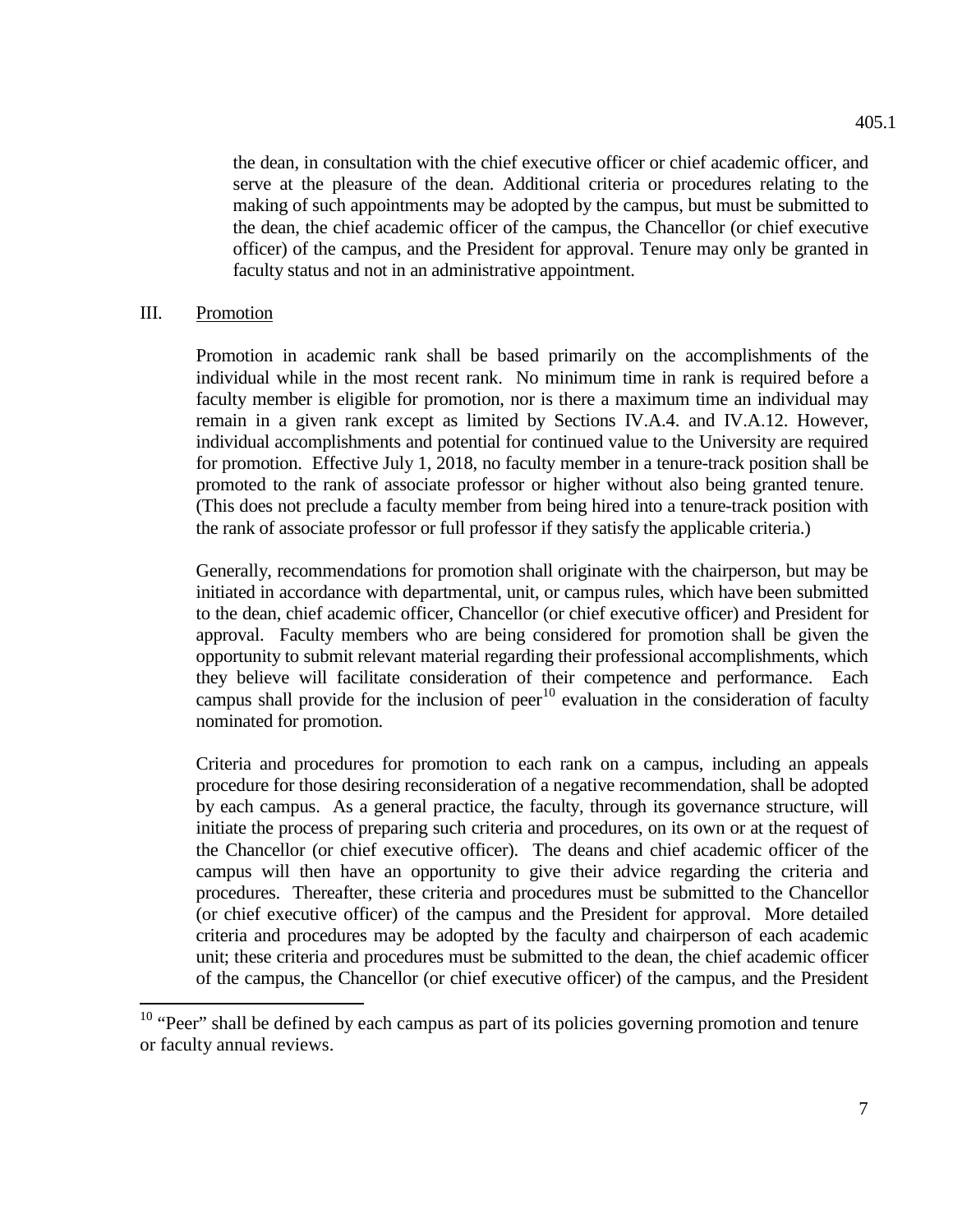for approval. Campus and unit criteria and procedures must be consistent with and are subject to this and other applicable University policies.

In addition to any criteria established by the campus concerning research, teaching and service, all candidates for promotion and tenure are expected to be in substantial compliance with applicable University policies and legal requirements.

### IV. Tenure, Non-reappointment, and Dismissal

## A. Tenure

- 1. The granting of tenure implies that the individual has completed successfully his or her probationary period and has become a permanent member of the University community. As such, he or she acquires additional procedural rights in the event that dismissal proceedings may be brought against him or her.
- 2. Only full-time faculty with ranks of associate professor, professor, University professor, and distinguished professor are eligible to be awarded tenure. An assistant professor is eligible to seek tenure accompanied by a concurrent promotion to associate professor. Faculty and other employees with the following titles are ineligible to be awarded tenure: clinical, research, teaching, adjunct, visiting, professor of practice or executive in residence faculty, research associates or research assistants, graduate associates or graduate assistants, instructors, advanced instructors, senior instructors, lecturers, and master lecturers. Faculty appointed to clinical attending positions at the University of Arkansas for Medical Sciences, other faculty positions designated as clinical positions, or other nontenure track positions approved by the President, although designated assistant professor, associate professor or professor, are ineligible to be awarded tenure. Academic administrators not appointed to a teaching or research unit may be awarded academic rank in addition to their administrative titles, with the concurrence of the faculty and administrative officer of the academic unit in which such rank could lead to tenure, in which case they may acquire tenure as faculty, but not as administrators. Other administrators and staff whose primary duties do not involve teaching regularly scheduled credit-hour courses, but who occasionally teach courses, are not eligible for tenure and do not acquire credit for service toward tenure for such teaching activities.
- 3. Tenure rights apply to the area or areas of the faculty member's expertise and in the academic unit(s) in which his or her position is budgeted (examples: Department of English (not College of Arts and Sciences), UAF; School of Law, UALR; Library, UAM; Departments of Music and Education, UAPB). Tenure rights are confined to a particular campus and are not applicable on another campus of the University of Arkansas. Tenure and tenure rights are not awarded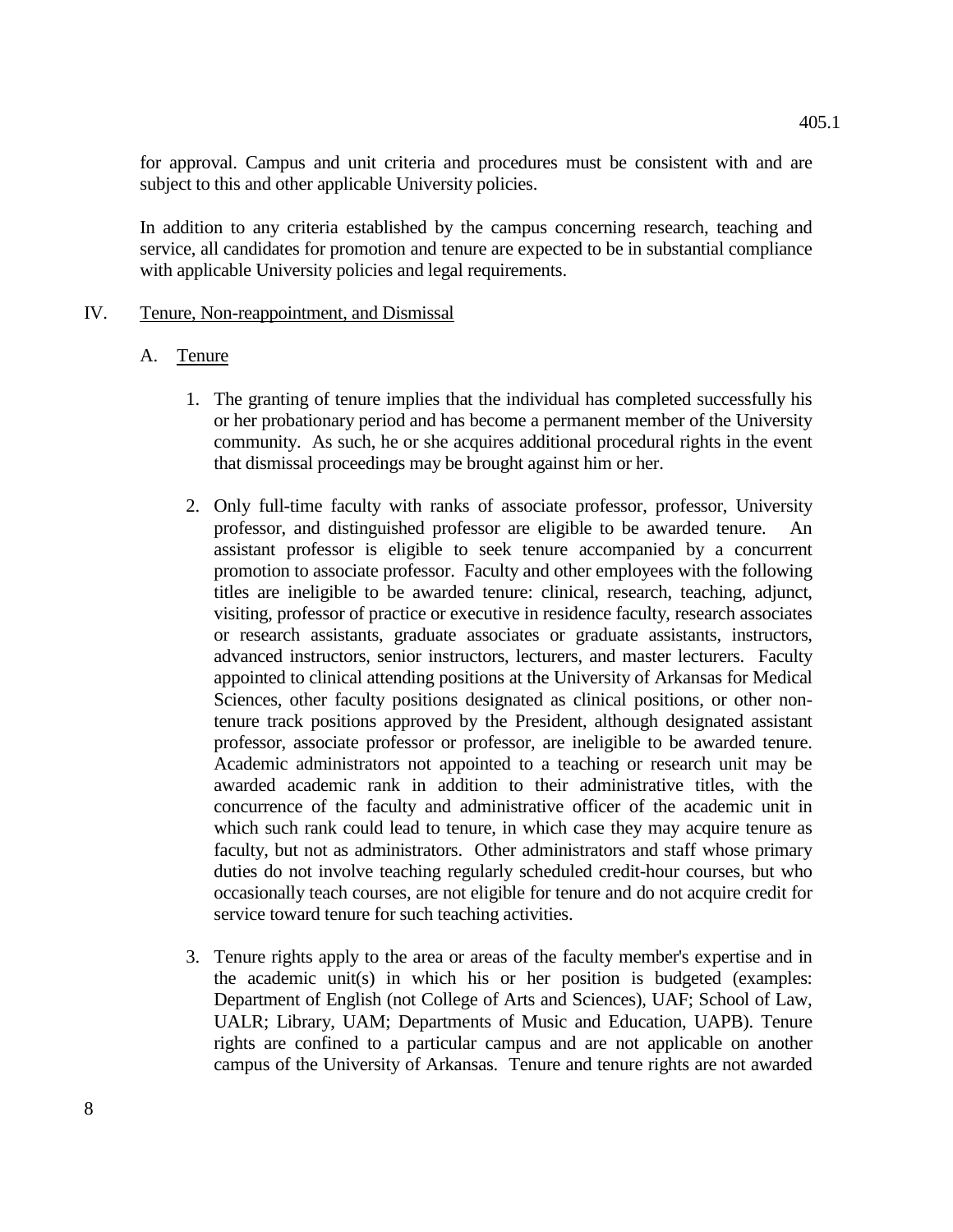in a named or endowed chair or professorship or in any administrative appointment.

 4. The probationary period may not extend beyond seven years, except as specifically provided herein, or as otherwise required by law. An initial appointment of one-half year (academic or fiscal) or less will not be included in the probationary period. If more than one-half of any year is spent in approved leave of absence without pay status, that year shall not apply toward the probationary period.

During the first six years of the probationary period, a tenure-track faculty member may request, for reasons set forth below, that the probationary period be suspended by one (1) year. The reasons for such a request will generally be the same as required under the Family and Medical Leave Act (FMLA), as amended, and are as follows: (a) the birth of a child to the faculty member or spouse and the child's care during the first year; (b) the adoption of a child by the faculty member or placement in the faculty member's home of a foster child within the first year of placement; (c) the care of the faculty member's spouse, child, or parent with a serious health condition; (d) the serious health condition of the faculty member that makes the faculty member unable to perform the functions of his or her job; (e) a qualifying exigency arising from the military deployment of an employee's spouse, son, daughter, or parent to a foreign country; (f) to care for a covered service member with a serious injury or illness if the employee is the spouse, son, daughter, parent, or next of kin of the service member**.**

On the rare occasion that an additional one-year extension is requested, such requests will be considered on a case-by-case basis. However, the faculty member will receive any leave to which he or she is entitled under the FMLA.

A request to suspend the probationary period for these reasons must be made at the time of the qualifying event and shall first be directed in writing to the department chair for approval and must also be approved by the dean (or approved through other established administrative channels), the vice chancellor for academic affairs, the Chancellor (or chief executive officer) of the campus, and the president, under such procedures as the president shall approve. These procedures may include, but shall not be limited to, the manner in which the faculty member's duties and salary, if any, are determined during such year, the information which is required to substantiate a request and the extent to which a faculty member's performance during such year may be considered in awarding tenure. A faculty member who has been notified that he or she will not be reappointed may not subsequently request to suspend the probationary period under this policy.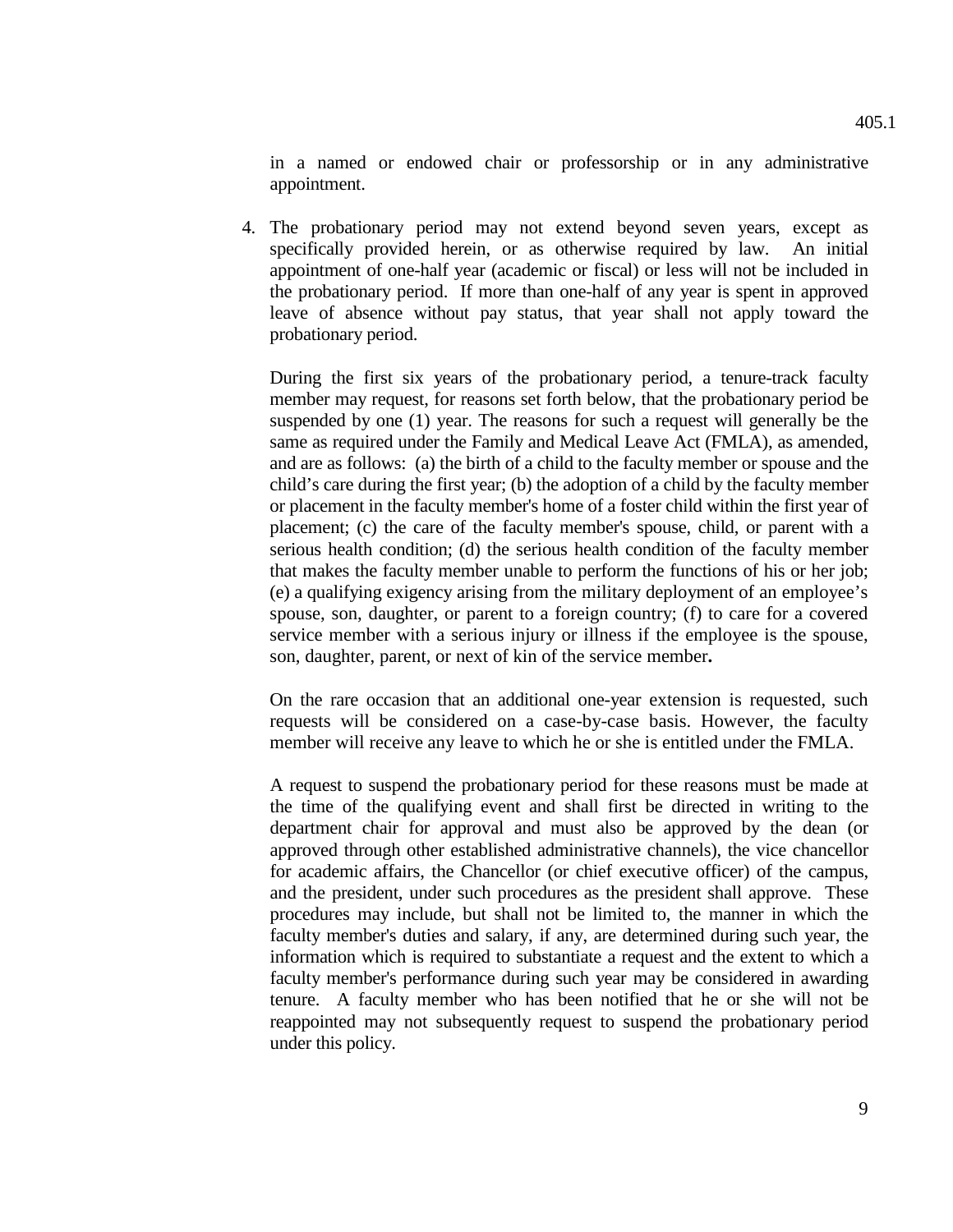- 5. Upon the recommendation of the department chair<sup>11</sup>, after consultation with the departmental faculty and with concurrence of the dean, the vice chancellor for academic affairs, and the Chancellor (or the chief executive officer), new appointees at the rank of associate professor, professor, University professor, or distinguished professor, who possess the requisite qualifications, may be granted immediate tenure. Immediate faculty tenure may also be granted, under this same procedure, in connection with the hiring of senior leadership positions.
- 6. Generally, recommendations for tenure shall originate with the chairpersons, but may be initiated as provided for in departmental, unit or campus rules, which have been submitted to the dean, chief academic officer, Chancellor (or chief executive officer) and President for approval. Faculty members who are in tenure-track positions who are being considered for tenure shall be given the opportunity to submit relevant material documenting his or her professional performance which they believe will facilitate consideration of their accomplishments and potential.
- 7. Criteria and procedures concerning the awarding of tenure on a campus, including an appeals procedure for those desiring reconsideration of a negative recommendation, shall be adopted by each campus. As a general practice, the faculty, through its governance structure, will initiate the process of preparing such criteria and procedures, on its own or at the request of the Chancellor (or chief executive officer) of the campus. The deans and chief academic officer of the campus will then have an opportunity to give their advice regarding these criteria and procedures. Thereafter, these criteria and procedures must be submitted to the Chancellor or chief executive officer of the campus and the President for approval. More detailed criteria and procedures may be adopted by the faculty and chairperson of each academic unit; these criteria and procedures must be submitted to the dean, the chief academic officer of the campus, the Chancellor (or chief executive officer) of the campus, and the President for approval. Campus and unit criteria and procedures must be consistent with and are subject to this and other applicable University policies.
- 8. The President will not consider awarding tenure to a faculty member in a probationary status without obtaining the prior recommendation of the faculty member's departmental faculty, chairperson, dean, chief academic officer, and the Chancellor (or chief executive officer) of the campus concerned.
- 9. A faculty member, on attaining tenure, shall receive a notice from the chief executive officer of the campus affirming the acquisition of such rights. No person shall lose tenure rights by acceptance of leave-of-absence approved

<span id="page-9-0"></span> $11$  In Schools without departments and department chairs, refer to footnote 1.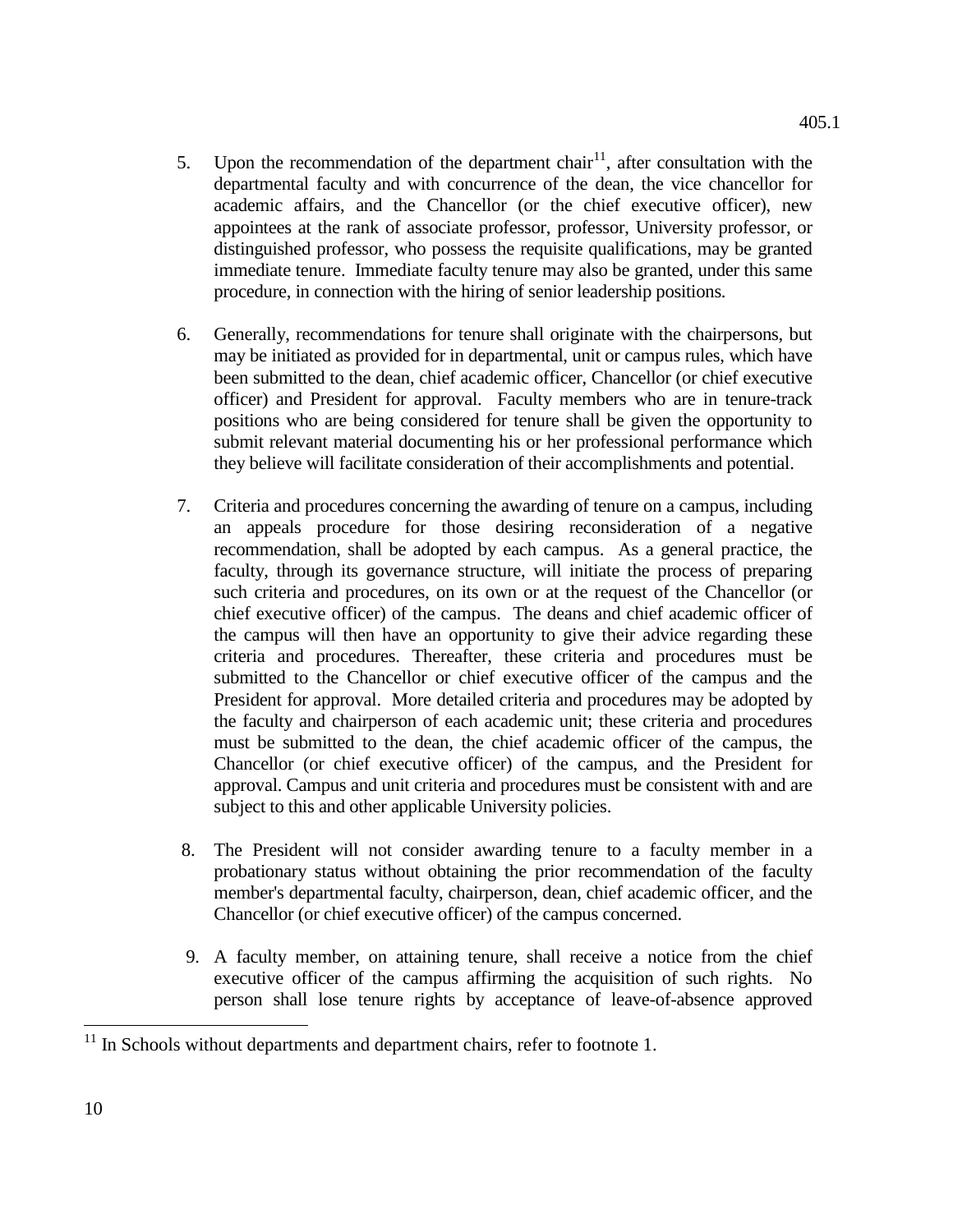pursuant to University policy, or by appointment to a University of Arkansas administrative position.

- 10. Tenure becomes effective at the beginning of the nine- or twelve-month appointment period following the President's action granting tenure (July l for twelve-month appointments, and the beginning of fall semester for nine-month appointments).
- 11. Each year at the meeting at which promotions are considered by the Board of Trustees, the President shall inform the Board of the names of each person awarded tenure during the preceding twelve months, and shall indicate for each such individual the recommended rank for promotion and the faculty member's academic discipline.
- 12. Subject to any extension of the probationary period under IV.A.4, an individual in a tenure-track position who was not awarded tenure with any of the first six academic year or fiscal year appointments must be evaluated as specified in Section IV.A.6 and 7 during the sixth appointment. If he or she is not approved for tenure, the seventh appointment shall be a terminal appointment and the individual may not be considered for tenure during the seventh appointment.
- 13. A faculty member holding tenure rights may be dismissed for cause only after the procedures prescribed in Section IV.C. have been followed. Provided the requirements set out in V.B.9 as well as any corresponding campus policy have been satisfied, a tenured person notified of dismissal for reasons of unsatisfactory performance will be given notice of dismissal twelve months prior to termination of employment. Dismissal on other grounds may be immediate (if the dismissal is not contested by the faculty member) or upon the conclusion of any procedures prescribed in Section IV.C. This provision does not create an award of severance pay, but assumes the full performance of University responsibilities and duties assigned for the period between dismissal notice and final termination. Termination of a faculty member's employment because the faculty member has abandoned his or her job duties, or because the faculty member has accepted another position, shall not constitute dismissal under this policy.
- 14. No faculty member shall be dismissed, or otherwise disciplined, or denied reappointment in violation of the following principles of academic freedom, but the observation of the limitations stated herein is the responsibility of each faculty or staff member. Subject to all provisions of this and other applicable University policies, mere expressions of opinions related to the faculty member's scholarship, the subject matter of their assigned teaching duties, and University employment-related service activities (e.g. committee assignments and campus governance activities), however vehemently expressed and however controversial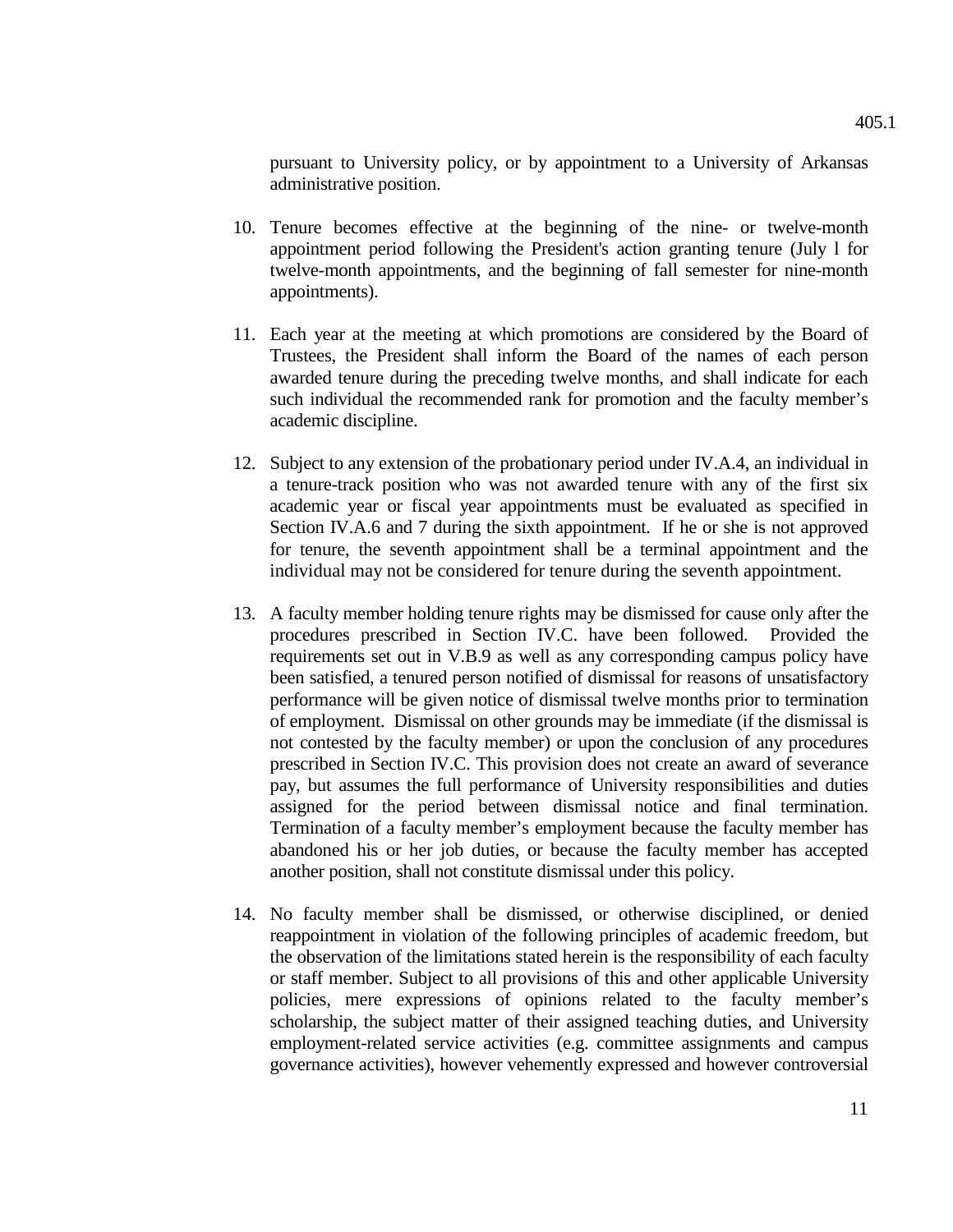such opinions may be, shall not constitute cause for dismissal. The threat of dismissal will not be used to restrain faculty members in their exercise of academic freedom or constitutional rights.

- a. The faculty member is entitled to full freedom in research and in the publication of results, subject to the performance of his or her other academic duties, but personal research for pecuniary return requires prior approval by the appropriate University authorities and must be in accordance with Board Policy 450.1.
- b. The faculty member is entitled to freedom in the classroom in discussing the subject of the course, but should not teach material inappropriate or unrelated to the course, and should maintain a respectful and professional academic learning environment.
- c. The University faculty member is a citizen, a member of a learned profession, and a member of an educational community. Speaking or writing as a citizen, the faculty member is free from institutional censorship or discipline. However, as a person of learning and as a member of an educational community, the faculty member has a responsibility for awareness that the public may judge the profession and the institution by his or her utterances. Hence, faculty should at all times make an effort to be accurate, exercise good judgment and appropriate restraint, show respect for the opinions of others, and indicate that they are not spokespersons for the institution. Faculty are expected to contribute to the productive and efficient operation of the instructional and work environment.

### B. Non-Reappointment

These procedures apply to non-tenured faculty members who are in tenure-track positions who are not offered a next successive appointment for the period following the expiration of a current appointment. These procedures do not apply to faculty in clinical attending positions at the University of Arkansas for Medical Sciences bearing the designation of assistant professor, associate professor or professor, other clinical faculty, or other non-tenure-track faculty.

The appointment of a non-tenured, tenure-track faculty member may be terminated effective at the end of the appointment period, at the option of either the individual or the University.

A chairperson, dean, or chief academic officer who decides not to recommend a nontenured, tenure-track faculty member for reappointment shall notify him or her in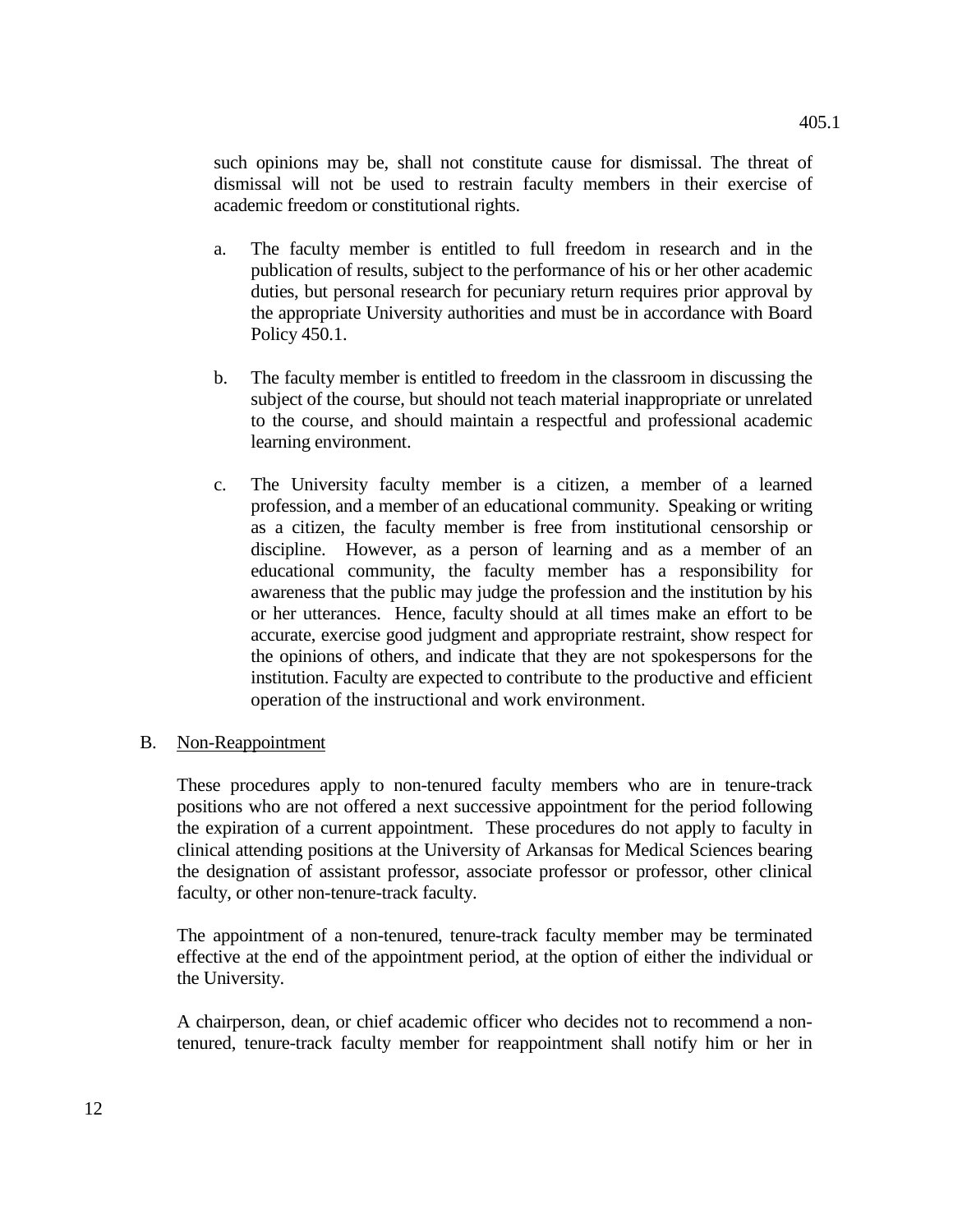writing in accordance with the following schedule and shall enclose a copy of this section with the letter of non-reappointment:

For the first year of service, not later than March 1, if the appointment expires at the end of that academic year; or at least three months in advance of its termination if the appointment expires at some other time during the year.

For the second year of service, not later than December 15, if the appointment expires at the end of that academic year; or at least six months in advance of its termination if an appointment expires at some other time during the year.

After the second year of service, at least twelve months before the expiration of the terminal appointment. The terminal appointment will be for the academic or fiscal year, according to the appointment last held by the individual.

The individual, upon being notified that he or she will not be reappointed, may request, within ten working days after receipt of the notice, a meeting with the dean of the school or college, or other appropriate administrators. The meeting shall be held within five working days or as soon as practical thereafter. Following the meeting with the dean, if the dean reaffirms the recommendation of non-reappointment, within five working days the employee may request a meeting with the chief academic officer of the campus.<sup>[12](#page-12-0)</sup> Within ten working days following the meeting with the chief academic officer, or as soon as possible thereafter, the chief academic officer will make the final decision on any request that the non-reappointment be reconsidered.

In considering the matter, the dean and chief academic officer may consult with other University employees with relevant knowledge regarding the individual's performance. If the individual does not request these interviews within the time limits stated above after receipt of notification of non-reappointment, the matter shall be considered closed.

### C. Dismissal

This section applies to all tenure-track or tenured faculty members. Dismissal of nontenure-track faculty and other personnel is addressed in Board of Trustees Policy 405.4.

<span id="page-12-0"></span><sup>&</sup>lt;sup>12</sup> For purposes of the Clinton School of Public Service, the employee may request a meeting with the Vice President of Academic Affairs.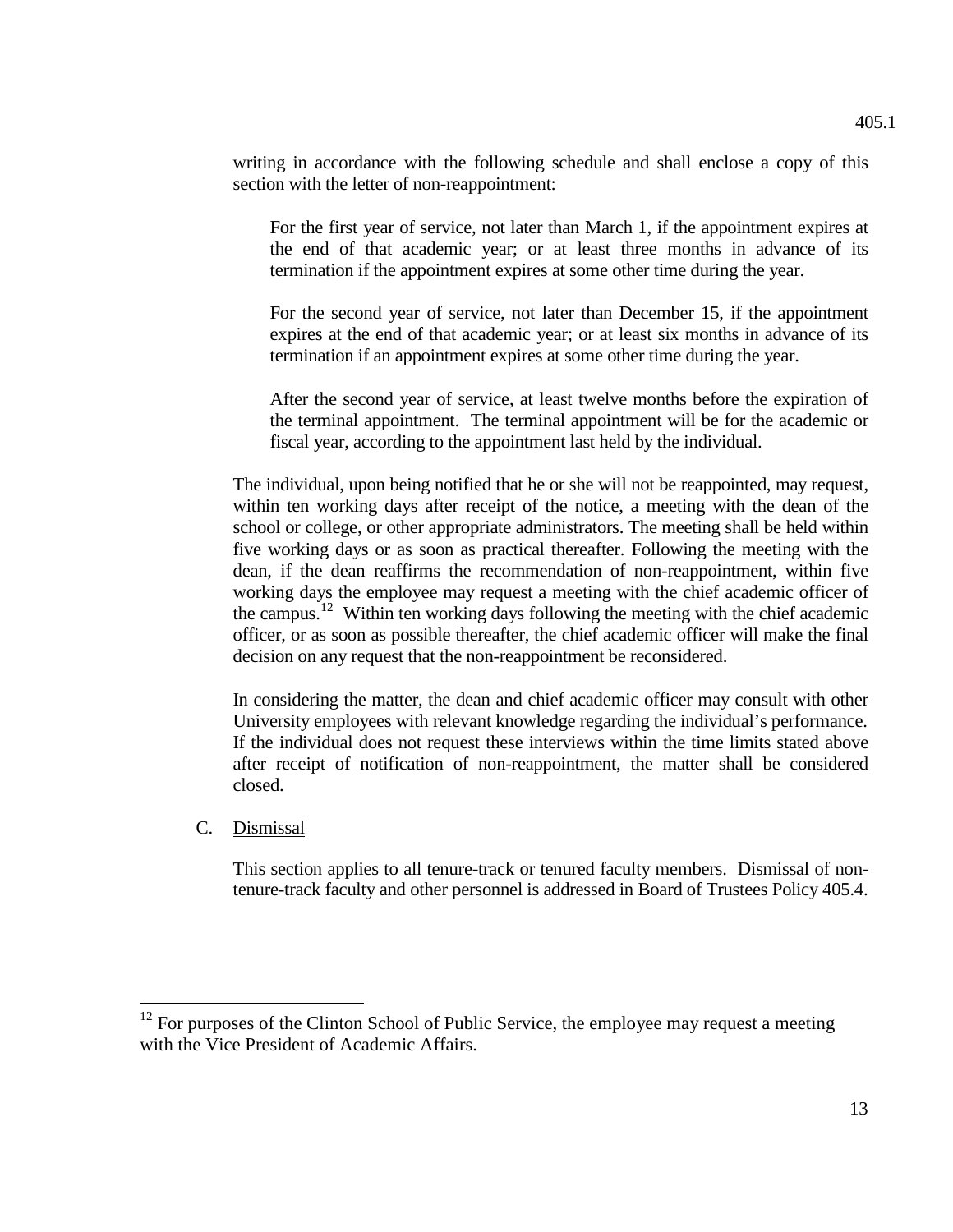- a. Except in circumstances where there are personal safety concerns and consistent with applicable law, when a chairperson or dean has reason to consider a decision to dismiss a tenured or tenure-track faculty member prior to the expiration of an appointment, the chairperson or dean shall first discuss the matter with the faculty member privately. After the discussion, if the decision of the chairperson or dean is to recommend dismissal, he or she shall prepare a statement of the grounds constituting the cause for dismissal and forward it through the chief academic officer<sup>[13](#page-13-0)</sup> to the chief executive officer on the campus, with a copy to the faculty member. If there are personal safety concerns, the private meeting can be bypassed and the chairperson or dean can proceed with providing the statement of grounds for dismissal through the chief academic officer to the chief executive officer on campus, with a copy to the faculty member. If the chief executive officer of the campus, after considering the recommendation of the chairperson or dean, decides that a proceeding should be undertaken, action shall be commenced according to the procedures which follow.
- b. If requested by either party, or if directed by the chief executive officer of the campus, prior to further steps in the process, the parties shall engage in informal discussions to determine whether an acceptable resolution of the matter is possible. Such discussions may include assistance of one or more faculty selected for this purpose.
- 2. Hearing Procedures

The formal proceedings shall be initiated by a communication addressed to the individual by the chief executive officer of the campus informing him or her of the dismissal and the grounds for it, and that, if he or she so requests, a hearing to recommend whether his or her employment by the University shall be terminated on the grounds stated, will be conducted at a specified time and place by a faculty committee constituted as described in Section 4 below. Sufficient time shall be allowed to permit the individual to prepare a defense. The individual shall be informed in detail, or by reference to published regulations, of the procedural rights to which he or she is entitled, including the right to advice of counsel.

The individual shall indicate whether he or she wishes a hearing and, if so, shall file with the chief executive officer of the campus within two weeks of the date of

<span id="page-13-0"></span><sup>&</sup>lt;sup>13</sup> For purposes of the Clinton School of Public Service, the statement of grounds shall go directly to chief executive officer of the campus, with a copy to the faculty member.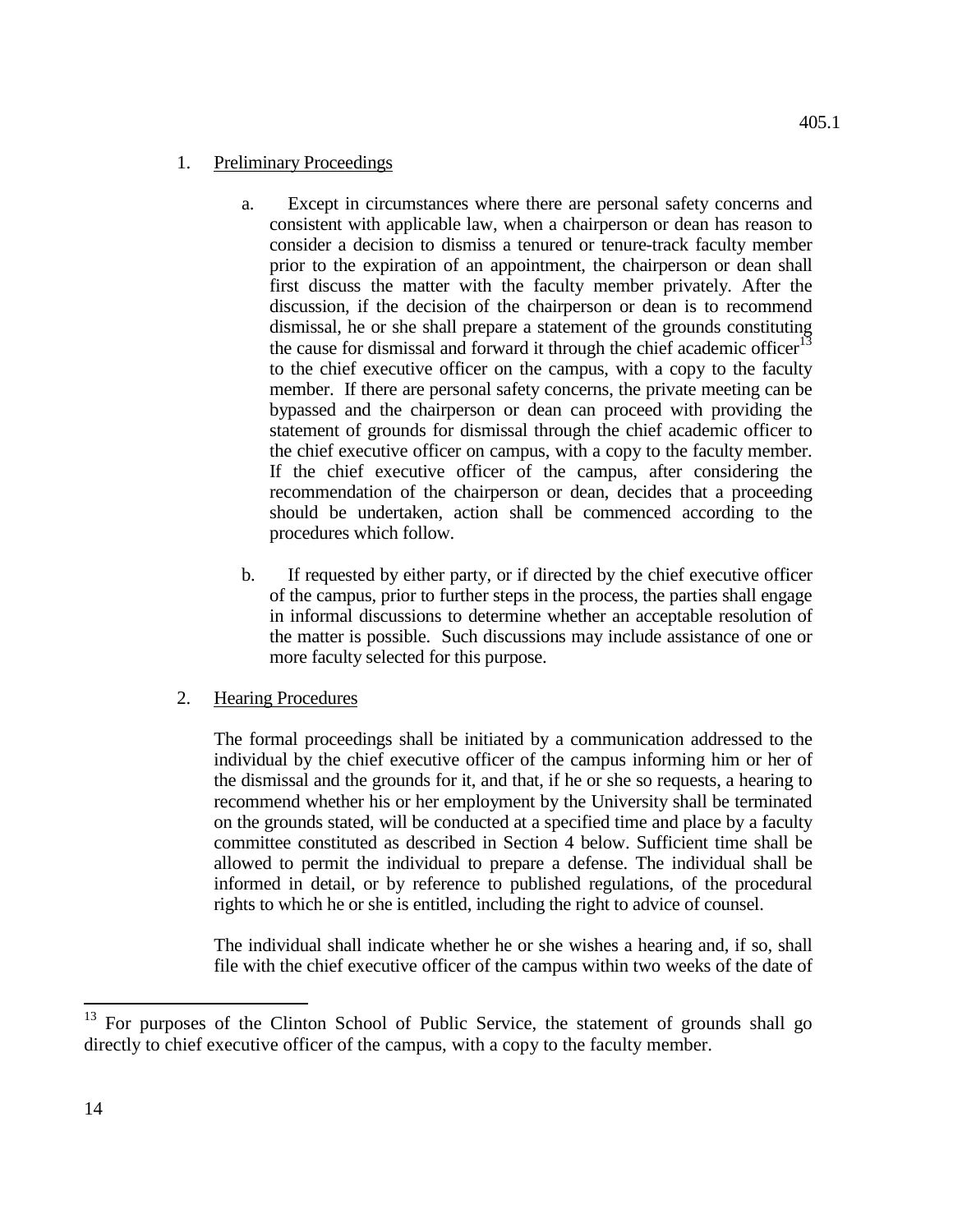the mailing of the communication by the chief executive officer of the campus an answer to the statement of grounds for the proposed dismissal.

If the individual does not request a hearing, no further action shall be taken. Further, at the request of the individual the proceedings provided for herein may be terminated at any time after the request for a hearing on written notice to the chief executive officer of the employee's acquiescence in the dismissal. Similarly, the administration may drop dismissal proceedings at any stage.

### 3. Suspension Pending Dismissal Proceedings

Suspension of the individual from normal duties or reassignment to other duties during the proceedings will occur only if circumstances exist which threaten harm or substantial disruption to the individual, to others, or to the University. Such determination shall be made by the chief executive officer, in consultation with the President. Such suspension shall be with pay. This provision does not preclude disciplinary suspension without pay.

#### 4. Hearing Committee

The faculty of each campus shall establish a systematically rotated panel of faculty from which hearing committees can be drawn. To hear a particular case a committee, selected from the panel in accordance with campus policies, shall be composed of faculty members of departments not involved in the dismissal.

Upon receipt from the chief executive officer of the campus of a copy of the statement of grounds for dismissal, accompanied by the individual's answer thereto, the chairperson of the hearing committee shall conduct hearings and recommend a course of action as provided in Section IV.C.5.

#### 5. Committee Proceedings

The committee shall proceed by considering, before the time of the hearing, the statement of grounds for dismissal already formulated and the individual's written response.

In addition to the members of the committee, only the person requesting the hearing and his or her representative, the chief executive officer of the campus or his or her designee, and a representative, and witnesses called by the committee are permitted to attend the hearing.

Charges contained in the initially formulated statement of grounds for dismissal may be supplemented at the hearing by evidence of new events occurring after the initial communication to the individual which constitute new or additional cause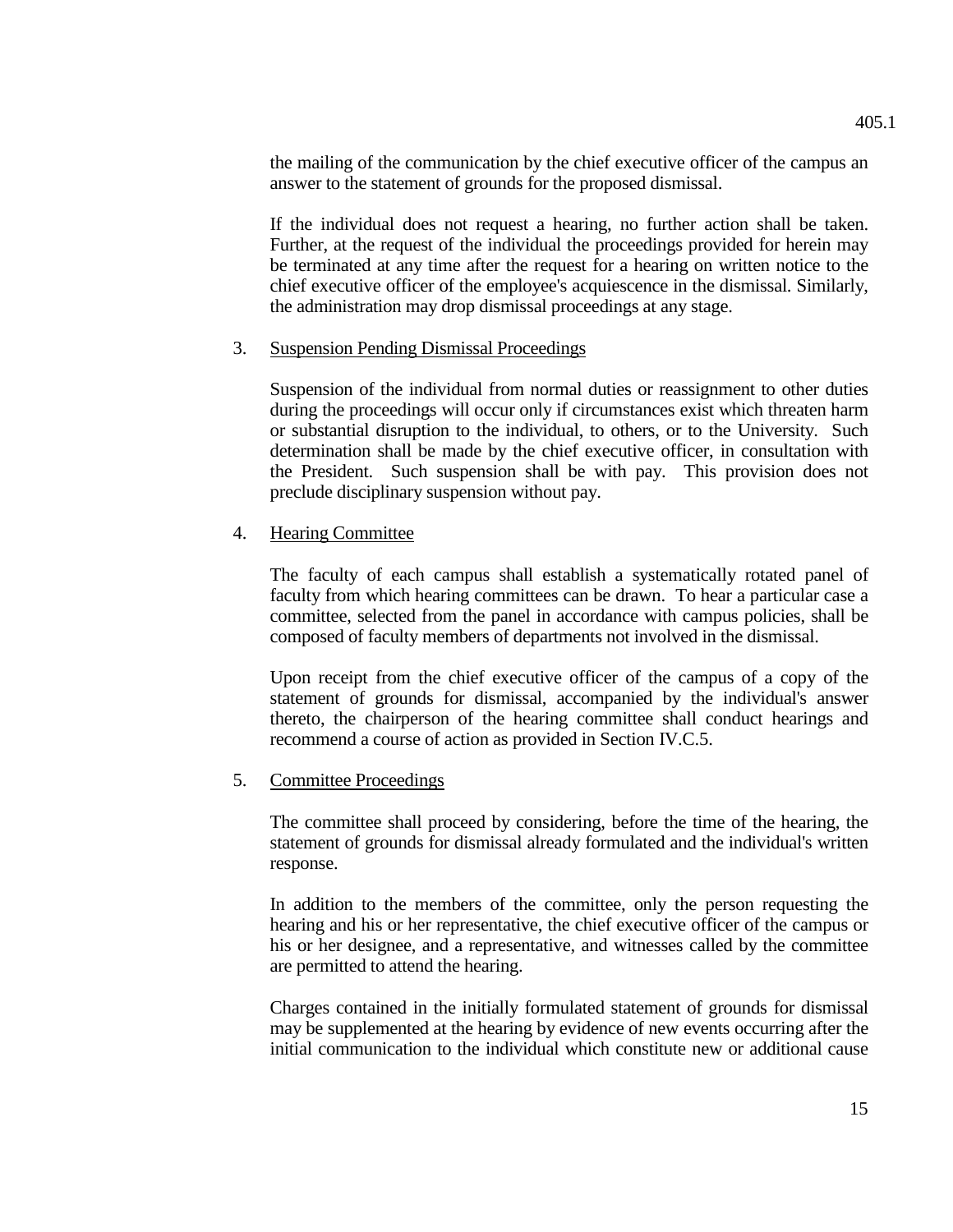for dismissal. If such supplementary grounds are adduced, the committee shall provide the individual with sufficient time to prepare his or her defense.

The chief executive officer of the campus shall have the option to attend or not to attend the hearing, and he or she may select a designee to assist in developing and presenting the case. The chief executive officer or designee may be assisted by the representative in developing and presenting the case and in other matters related to the hearing.

The committee shall determine the order of proof and shall supervise the questioning of witnesses. The committee may decline to accept unnecessarily duplicative material or unduly lengthy or repetitive testimony.

The individual shall have the aid of the committee when needed in securing the attendance of witnesses. The individual or his or her representative and the chief executive officer of the campus (or designee) or his or her representative shall have the right within reasonable limits to question all witnesses who testify orally.

The committee will use its best efforts to provide an opportunity for those involved to confront all witnesses, but where this cannot be achieved despite the efforts of the hearing committee, the identity of such non-appearing witnesses, and any written evidence they may have furnished, shall be disclosed to all interested parties during the hearing.

Subject to these safeguards, written statements may, when necessary, be taken outside the hearing and reported to it. All of the evidence shall be duly recorded. These are not legal proceedings and formal rules of court procedure or evidence do not apply, but the committee shall exercise reasonable efforts to protect the rights of the parties in the receipt of evidence. For purposes of illustration, the proceedings shall be recorded digitally rather than via court reporter, and witnesses will not be sworn or subpoenaed. The ultimate objective of the hearing is consideration of the matter in a fair and efficient manner.

#### 6. Consideration by Hearing Committee

The committee shall formulate its recommendation in private, on the basis of the hearing. Before doing so, it shall give opportunity to the individual and the chief executive officer of the campus or his or her designated representative to make oral statements before it. If written arguments are desired, the committee may request them. The committee shall make its recommendation promptly, including explicit findings with respect to each of the grounds for removal presented.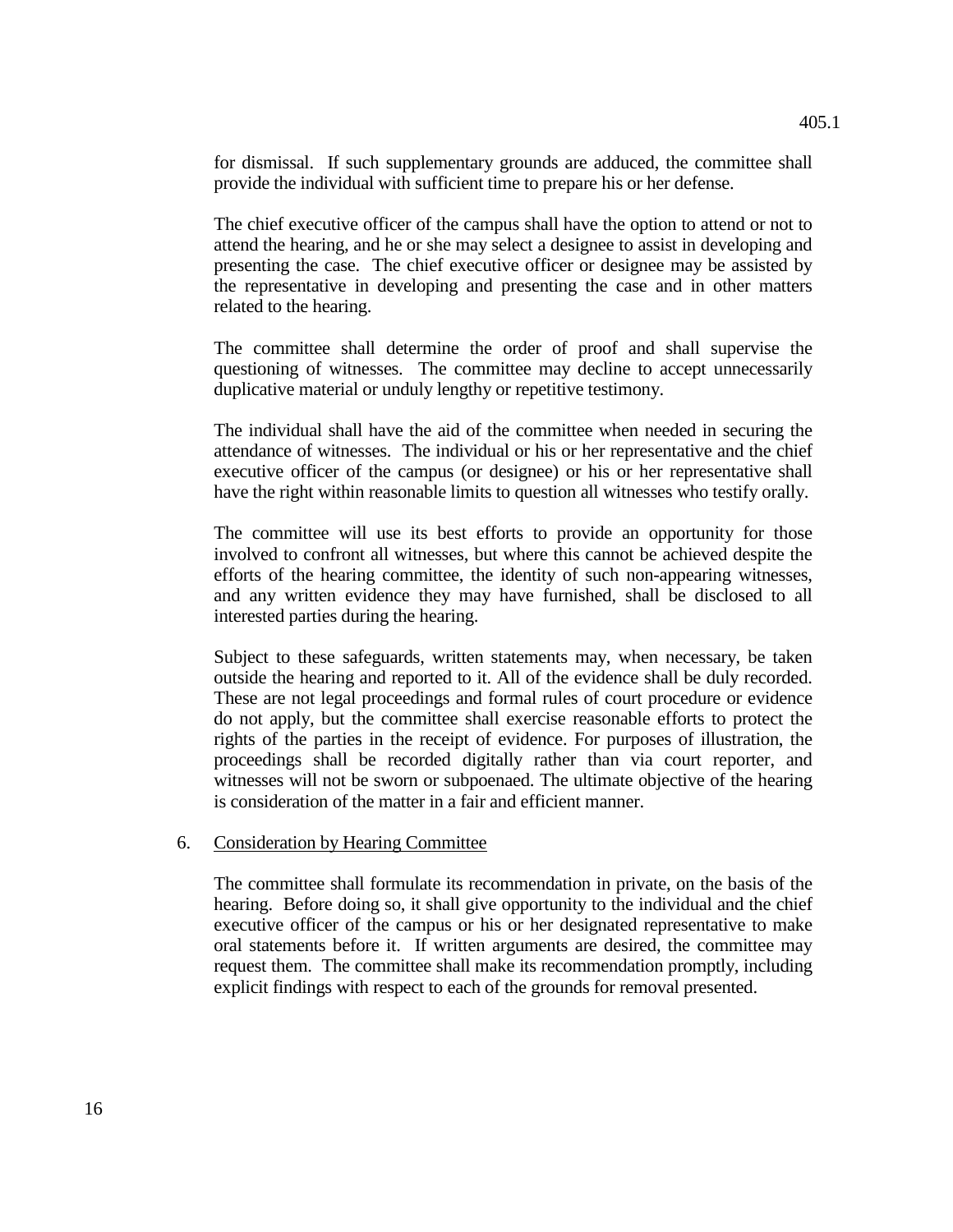The chief executive officer of the campus and the individual shall be notified of the recommendation in writing and a copy of the record of the hearing shall be available to both parties.

A copy of the record of the hearing and the recommendations of the hearing committee shall be furnished to the President of the University for his or her decision. The decision of the President shall be transmitted to the chief executive officer of the campus and to the individual involved.

### 7. Consideration by Board of Trustees

If the decision of the President is appealed to the Board of Trustees, or if the Board of Trustees chooses to review the case, the President shall transmit to the Board of Trustees the full report of the hearing committee, stating its recommendation and his or her own decision. The review shall be based on the record of the previous hearing, accompanied by opportunity for argument, oral or written or both, by the principals at the hearing or by their representatives. The decision of the Board of Trustees on review shall be final. It shall be communicated to the President and through him or her to the person involved.

If the decision of the Board is that the faculty member is to be terminated, and the termination is based on unsatisfactory performance, the termination becomes effective at the conclusion of the twelve-month period from the date of the initial notice of termination. If that period has elapsed, or if the termination is based on other grounds of cause, the termination becomes effectively immediately following the Board's decision.

## V. Annual Review

An annual review of the work and status of each faculty member shall be made on the basis of assigned duties and according to criteria and procedures required herein. Each year the chief academic officer of each campus shall (a) require of each chairperson an assessment of the performance of all faculty members in the academic unit, including an identification of all faculty development needs and of all problems in performance of faculty, and (b) in consultation with the Chancellor (or chief executive officer), take steps designed to insure compliance on that campus with all criteria and procedures for annual reviews.

### A. Tenured and Tenure-Track Faculty

Provided a faculty member is in substantial compliance with applicable University policies and legal requirements, the annual review of each faculty member shall provide the primary basis for the chairperson's recommendations relating to salary, promotion, granting of tenure, successive appointment, non-reappointment, and dismissal. Furthermore, this review is to provide guidance and assistance to all faculty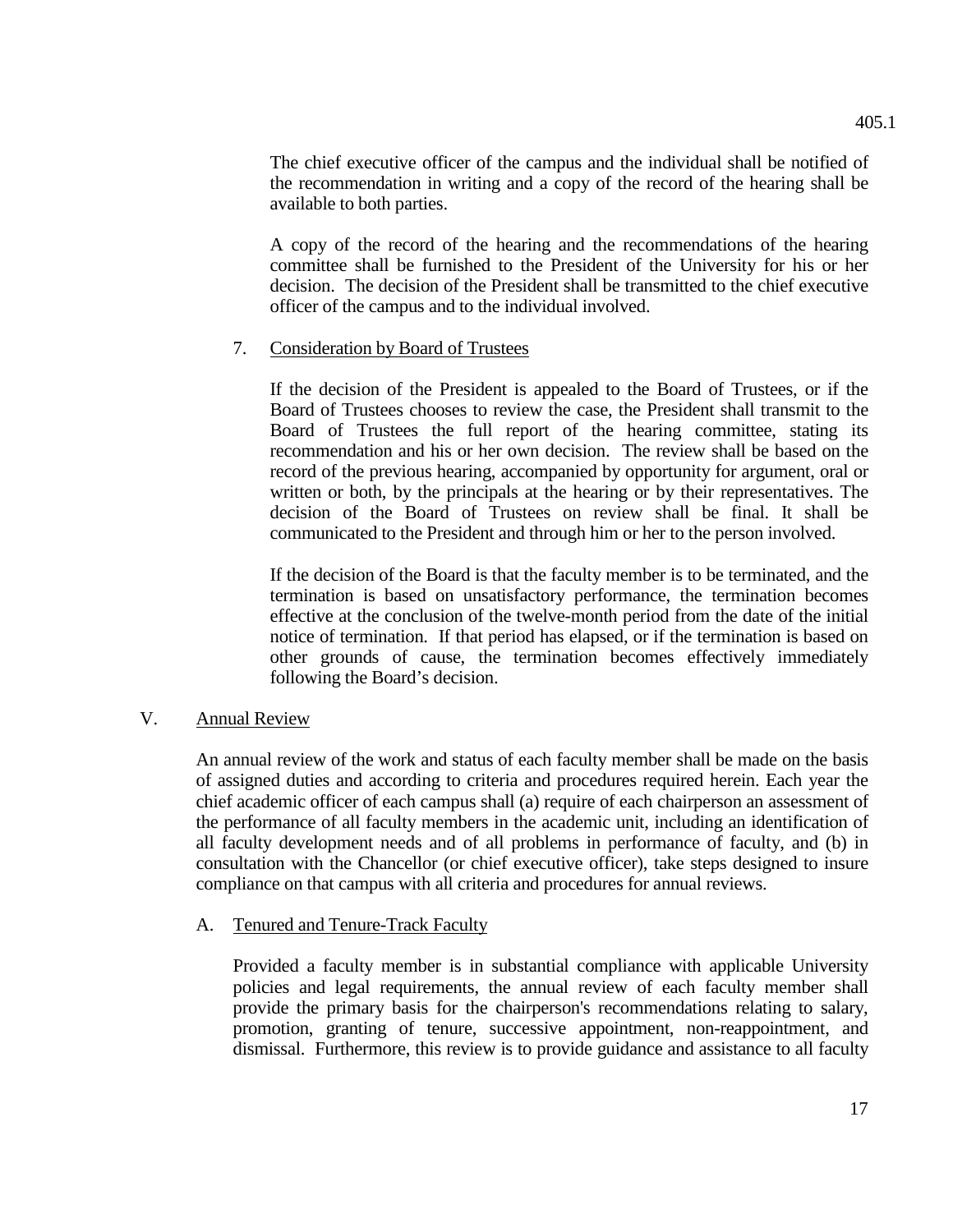in their professional development and academic responsibilities in the areas of teaching, scholarly and creative activity, and service.

Criteria and procedures for an annual review of all tenured and tenure-track faculty shall be adopted by each campus. As a general practice, the faculty, through its governance structure, will initiate the process of preparing such criteria and procedures, on its own or at the request of the Chancellor (or chief executive officer) of the campus. The deans and chief academic officer of the campus will then have an opportunity to give their advice regarding these criteria and procedures. Thereafter, the criteria and procedures must be submitted to the Chancellor (or chief executive officer) of the campus and the President for approval. More detailed criteria and procedures may be recommended by the faculty and chairperson of each academic unit; these criteria and procedures must be submitted to the dean, the chief academic officer of the campus, the Chancellor (or chief executive officer) of the campus, and the President for approval. All procedures for annual reviews adopted by a campus shall include provision for and details for implementation of the following:

- 1. Within a reasonable time after the beginning of the first appointment of each faculty member: written notification to the faculty member of the criteria, procedures, and instruments currently in use in assessing performance;
- 2. Within a reasonable time after the beginning of each academic year: written notification to each faculty member of that year's assignments, review schedule, and the criteria, procedures, and instruments to be used that year;
- 3. Reasonable opportunity for each faculty member to submit any relevant material documenting his or her professional performance to be considered in the annual review;
- 4. Peer evaluation, made fully available to the faculty member and those conducting the review;
- 5. Student evaluation of teaching, made fully available to the faculty member and those conducting the review;
- 6. Prior to the chairperson's completion of the annual evaluation (including any recommendations based on the evaluation) in any year: (a) a meeting between the chairperson and faculty member to discuss all issues relating to the review,  $^{14}$  $^{14}$  $^{14}$  (b) providing to that faculty member a copy of the chairperson's intended evaluation and recommendation(s), and (c) a reasonable opportunity for the faculty member

<span id="page-17-0"></span>In the case of a tenured faculty member who has a satisfactory performance evaluation, a faculty member can waive the meeting requirement.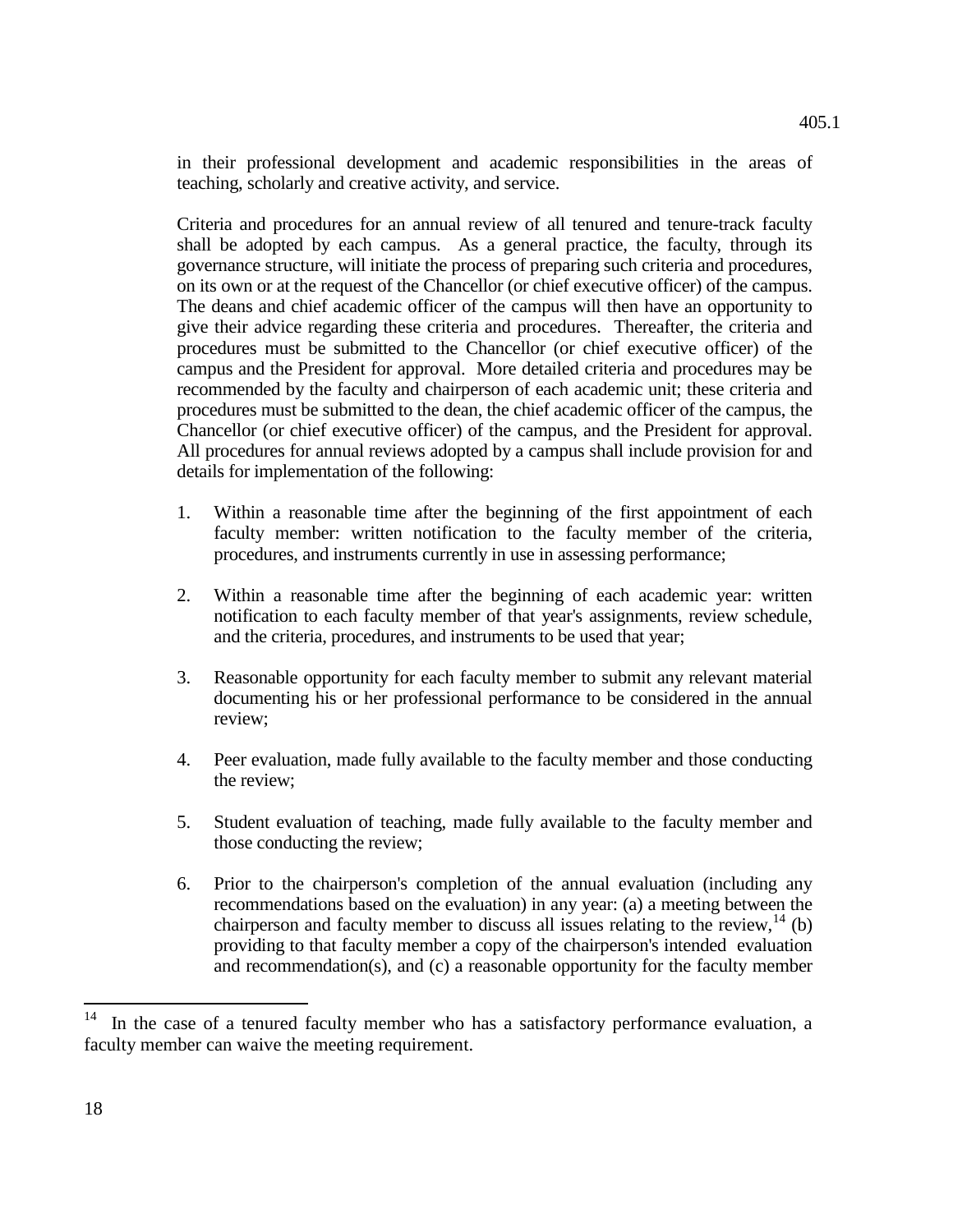to submit a written response to the annual evaluation (including any recommendations), which will to be forwarded to each subsequent level of review;

- 7. As long as a faculty member is employed by the University and for at least three years thereafter: maintenance of annual review forms, recommendations, associated narratives, and all other relevant materials used in or resulting from the annual reviews of that faculty member;
- 8. Availability to each faculty member of all writings used in or resulting from the annual reviews of that faculty member.
- 9. In order to maintain a high quality and productive educational environment, annual review procedures adopted at the campus level must provide for prompt, meaningful and effective means of addressing unsatisfactory faculty performance. Effective July 1, 2019, campus procedures shall require that any tenured faculty member who receives an **overall** unsatisfactory performance rating<sup>[15](#page-18-0)</sup> be placed on a remediation plan. The remediation plan shall be developed by the faculty member's academic unit in consultation with the faculty member and shall include remedial measures designed to address the overall performance deficiencies, with the expectation that carrying out the plan will lead to an **overall** satisfactory performance rating. If, in the next annual review following an **overall** unsatisfactory performance rating, the faculty member fails either to attain an **overall** satisfactory performance rating or to demonstrate meaningful progress in remediating the overall performance deficiencies, the faculty member may be issued a notice of dismissal on twelve months' notice as provided for in this policy, and subject to the procedures contained in Section IV.C.
- B. Non-Tenure-Track Faculty

Faculty who are not in tenure-track positions shall be evaluated by procedures adopted by each campus. Such procedures shall provide guidance and assistance to faculty in their professional development and academic responsibilities. To the extent applicable and as fully as practicable, the criteria referenced in V. A. (especially with regard to peer and student evaluations) should be utilized in developing such campus procedures. Any campus procedure developed must be submitted to the Chancellor (or chief executive officer) of the campus and to the President for approval.

<span id="page-18-0"></span><sup>&</sup>lt;sup>15</sup> As part of its criteria and procedures for annual review, each campus is responsible for establishing the criteria by which an "overall" performance rating is determined.